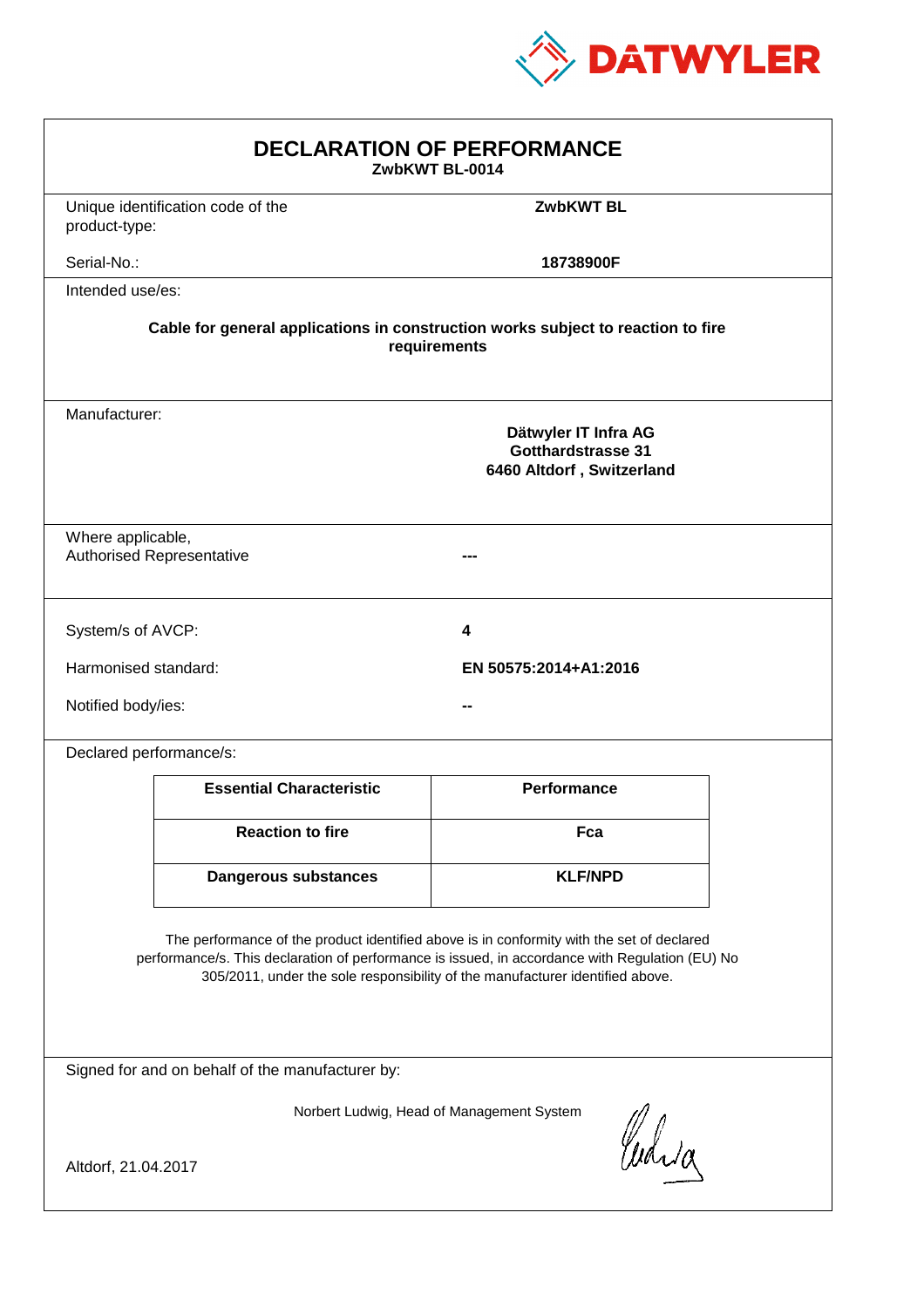

| LEISTUNGSERKLÄRUNG<br>ZwbKWT BL-0014                                                                                                                                                                                                                       |                                                                                |                  |  |
|------------------------------------------------------------------------------------------------------------------------------------------------------------------------------------------------------------------------------------------------------------|--------------------------------------------------------------------------------|------------------|--|
|                                                                                                                                                                                                                                                            | Eindeutiger Kenncode des Produkttyps:                                          | <b>ZwbKWT BL</b> |  |
| Serien-Nr.:                                                                                                                                                                                                                                                |                                                                                | 18738900F        |  |
| Verwendungszweck(e):                                                                                                                                                                                                                                       |                                                                                |                  |  |
| Kabel/Leitung für allgemeine Anwendungen in Bauwerken in Bezug auf die<br>Anforderungen an das Brandverhalten                                                                                                                                              |                                                                                |                  |  |
| Hersteller:                                                                                                                                                                                                                                                | Dätwyler IT Infra AG<br><b>Gotthardstrasse 31</b><br>6460 Altdorf, Switzerland |                  |  |
|                                                                                                                                                                                                                                                            | Wo anwendbar, Bevollmächtigter:                                                |                  |  |
| Leistungsbeständigkeit:                                                                                                                                                                                                                                    | System(e) zur Bewertung und Überprüfung der                                    | 4                |  |
| Harmonisierte Norm:<br>EN 50575:2014+A1:2016                                                                                                                                                                                                               |                                                                                |                  |  |
| Notifizierte Stelle(n):                                                                                                                                                                                                                                    |                                                                                |                  |  |
| Erklärte Leistung(en):                                                                                                                                                                                                                                     |                                                                                |                  |  |
|                                                                                                                                                                                                                                                            | <b>Wesentliche Merkmale</b>                                                    | Leistung         |  |
|                                                                                                                                                                                                                                                            | <b>Brandverhalten</b>                                                          | Fca              |  |
|                                                                                                                                                                                                                                                            | Gefährliche Stoffe                                                             | <b>KLF/NPD</b>   |  |
| Die Leistung des vorstehenden Produkts entspricht der erklärten Leistung/den erklärten<br>Leistungen. Für die Erstellung der Leistungserklärung im Einklang mit der Verordnung (EU) Nr.<br>305/2011 ist allein der obengenannte Hersteller verantwortlich. |                                                                                |                  |  |
| Unterzeichnet für den Hersteller und im Namen des Herstellers von:                                                                                                                                                                                         |                                                                                |                  |  |
| Norbert Ludwig, Head of Management System<br>Curia<br>Altdorf, 21.04.2017                                                                                                                                                                                  |                                                                                |                  |  |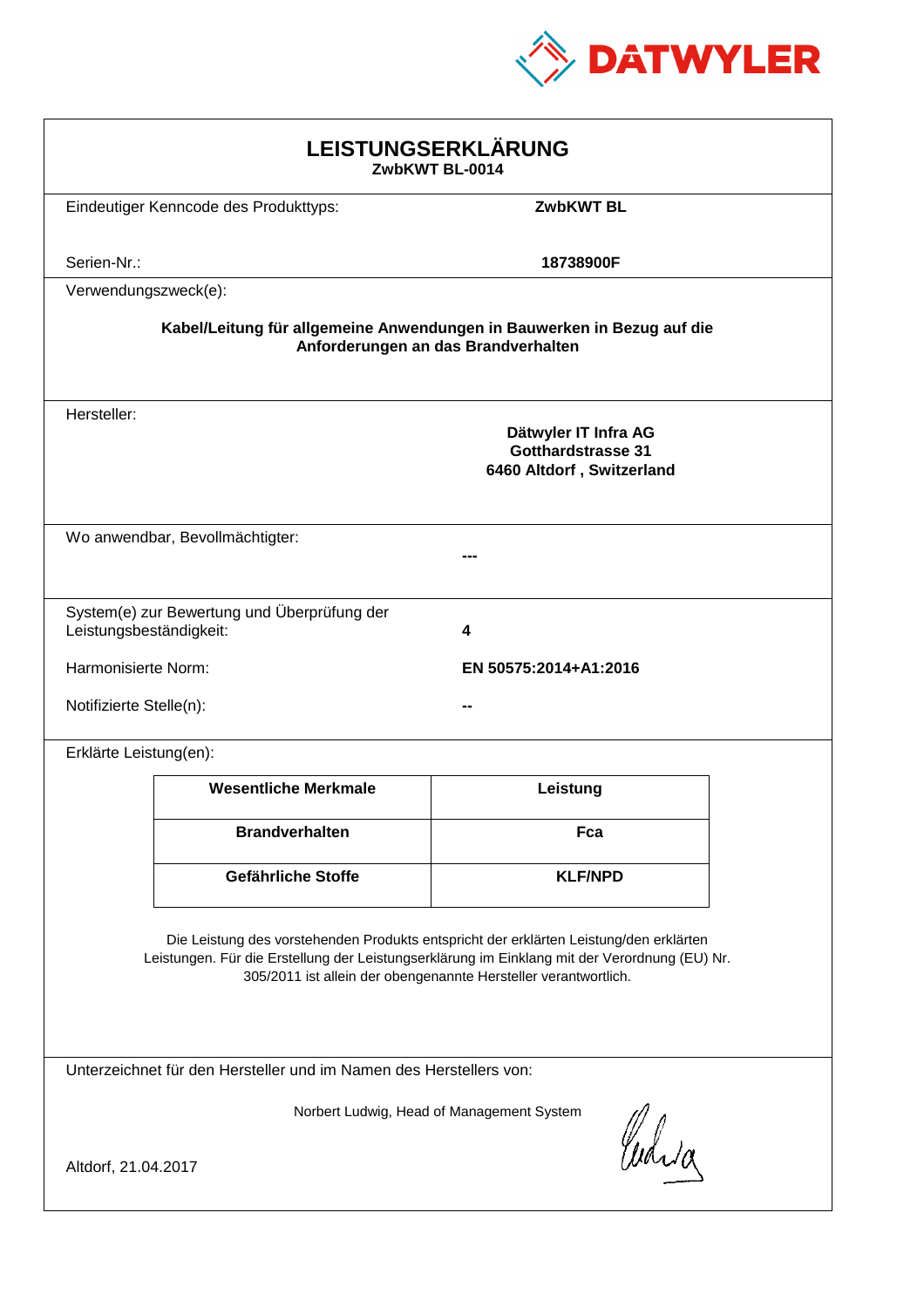

| <b>PRESTATIEVERKLARING</b><br>ZwbKWT BL-0014                                                                                                                                                                                                                                |                                                                         |                                                                                |  |
|-----------------------------------------------------------------------------------------------------------------------------------------------------------------------------------------------------------------------------------------------------------------------------|-------------------------------------------------------------------------|--------------------------------------------------------------------------------|--|
| producttype:                                                                                                                                                                                                                                                                | Unieke identificatiecode van het                                        | <b>ZwbKWT BL</b>                                                               |  |
| Serienr.:                                                                                                                                                                                                                                                                   |                                                                         | 18738900F                                                                      |  |
| Beoogd(e) gebruik(en):                                                                                                                                                                                                                                                      |                                                                         |                                                                                |  |
| Kabels voor algemene toepassingen in bouwwerken die onder<br>voorschriften inzake materiaalgedrag bij brand vallen                                                                                                                                                          |                                                                         |                                                                                |  |
| Fabrikant:                                                                                                                                                                                                                                                                  |                                                                         | Dätwyler IT Infra AG<br><b>Gotthardstrasse 31</b><br>6460 Altdorf, Switzerland |  |
| indien van toepassing, Gemachtigde:                                                                                                                                                                                                                                         |                                                                         |                                                                                |  |
| prestatiebestendigheid:<br>Geharmoniseerde norm:<br>Aangemelde instantie(s):                                                                                                                                                                                                | Het systeem of de systemen voor de<br>beoordeling en verificatie van de | 4<br>EN 50575:2014+A1:2016                                                     |  |
| Aangegeven prestatie(s)                                                                                                                                                                                                                                                     |                                                                         |                                                                                |  |
|                                                                                                                                                                                                                                                                             | Essentiële kenmerken                                                    | <b>Prestatie</b>                                                               |  |
|                                                                                                                                                                                                                                                                             | <b>Brandreactie</b>                                                     | Fca                                                                            |  |
|                                                                                                                                                                                                                                                                             | Gevaarlijke stoffen                                                     | <b>KLF/NPD</b>                                                                 |  |
| De prestaties van het hierboven omschreven product zijn conform de aangegeven prestaties. Deze<br>prestatieverklaring wordt in overeenstemming met Verordening (EU) nr. 305/2011 onder de exclusieve<br>verantwoordelijkheid van de hierboven vermelde fabrikant verstrekt. |                                                                         |                                                                                |  |
| Ondertekend voor en namens de fabrikant door:                                                                                                                                                                                                                               |                                                                         |                                                                                |  |
| Norbert Ludwig, Head of Management System<br>Curia<br>Altdorf, 21.04.2017                                                                                                                                                                                                   |                                                                         |                                                                                |  |
|                                                                                                                                                                                                                                                                             |                                                                         |                                                                                |  |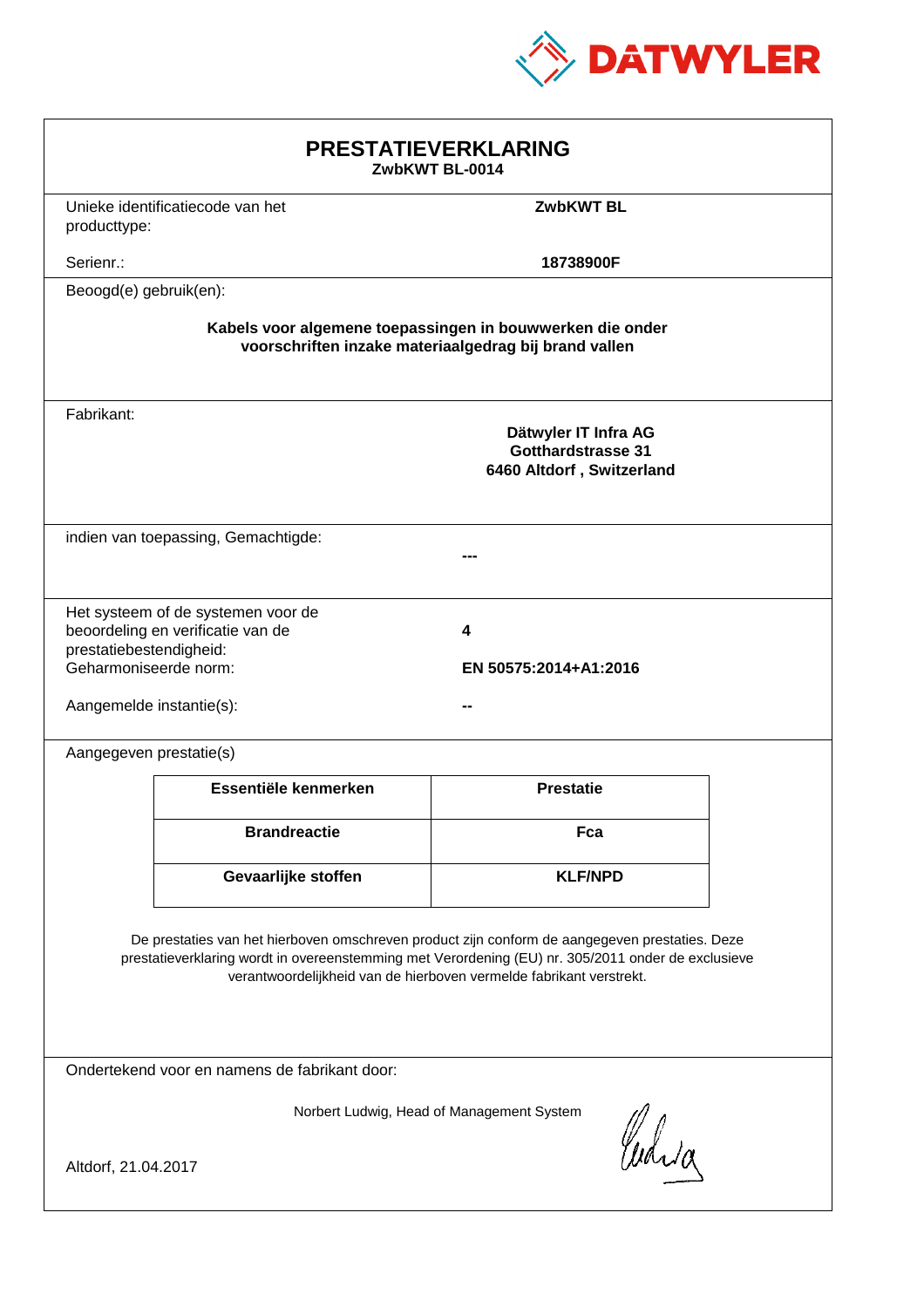

| DÉCLARATION DES PERFORMANCES<br>ZwbKWT BL-0014                 |                                                                   |                                                                                                                                                                                                                                                                  |  |
|----------------------------------------------------------------|-------------------------------------------------------------------|------------------------------------------------------------------------------------------------------------------------------------------------------------------------------------------------------------------------------------------------------------------|--|
| produit type:                                                  | Code d'identification unique du                                   | <b>ZwbKWT BL</b>                                                                                                                                                                                                                                                 |  |
| Numéro de série:                                               |                                                                   | 18738900F                                                                                                                                                                                                                                                        |  |
| Usage(s) prévu(s):                                             |                                                                   |                                                                                                                                                                                                                                                                  |  |
|                                                                |                                                                   | Câble pour applications générales dans les ouvrages de construction soumis<br>aux exigences de réaction au feu                                                                                                                                                   |  |
| Fabricant:                                                     |                                                                   | Dätwyler IT Infra AG<br><b>Gotthardstrasse 31</b><br>6460 Altdorf, Switzerland                                                                                                                                                                                   |  |
|                                                                | Le cas échéant, Mandataire                                        |                                                                                                                                                                                                                                                                  |  |
| performances:<br>Norme harmonisée:<br>Organisme(s) notifié(s): | Système(s) d'évaluation et de<br>vérification de la constance des | 4<br>EN 50575:2014+A1:2016                                                                                                                                                                                                                                       |  |
|                                                                | Performance(s) déclarée(s):                                       |                                                                                                                                                                                                                                                                  |  |
|                                                                | Caractéristique essentielle                                       | <b>Performance</b>                                                                                                                                                                                                                                               |  |
|                                                                | <b>Réaction au feu</b>                                            | Fca                                                                                                                                                                                                                                                              |  |
|                                                                | <b>Substances dangereuses</b>                                     | <b>KLF/NPD</b>                                                                                                                                                                                                                                                   |  |
|                                                                |                                                                   | Les performances du produit identifié ci-dessus sont conformes aux performances déclarées.<br>Conformément au règlement (UE) no 305/2011, la présente déclaration des performances est<br>établie sous la seule responsabilité du fabricant mentionné ci-dessus. |  |
|                                                                | Signé pour le fabricant et en son nom par:                        |                                                                                                                                                                                                                                                                  |  |
| Altdorf, 21.04.2017                                            |                                                                   | Norbert Ludwig, Head of Management System<br>Curia                                                                                                                                                                                                               |  |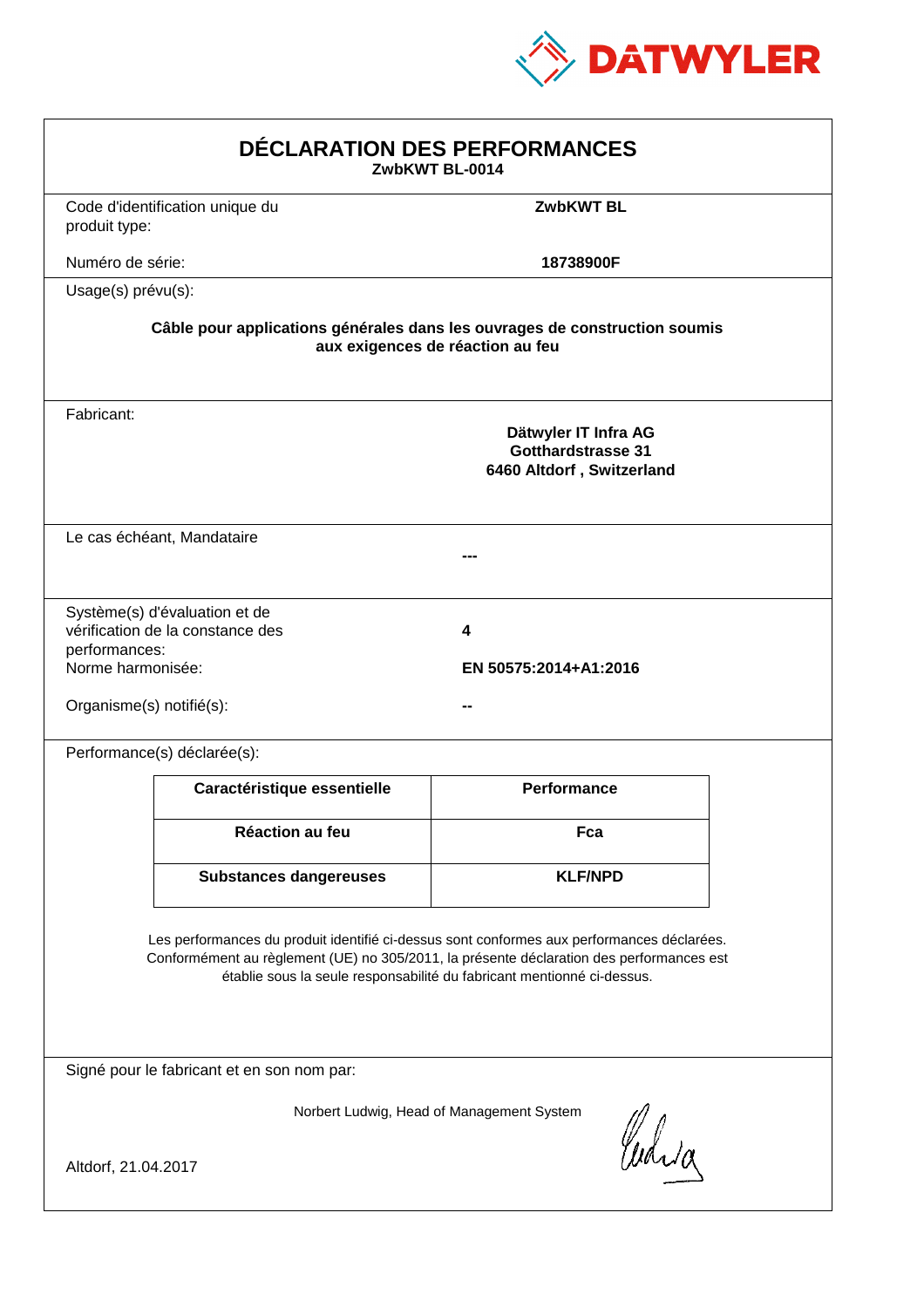

| <b>DECLARACIÓN DE PRESTACIONES</b><br>ZwbKWT BL-0014                                                                                                                                                                                                                                           |                                                                                                        |                            |  |  |
|------------------------------------------------------------------------------------------------------------------------------------------------------------------------------------------------------------------------------------------------------------------------------------------------|--------------------------------------------------------------------------------------------------------|----------------------------|--|--|
| producto tipo:                                                                                                                                                                                                                                                                                 | Código de identificación única del                                                                     | <b>ZwbKWT BL</b>           |  |  |
| Número de serie:                                                                                                                                                                                                                                                                               |                                                                                                        | 18738900F                  |  |  |
| Usos previstos:                                                                                                                                                                                                                                                                                |                                                                                                        |                            |  |  |
|                                                                                                                                                                                                                                                                                                | Cable sujeto a requisitos de reacción al fuego para aplicaciones generales en obras<br>de construcción |                            |  |  |
| Fabricante:                                                                                                                                                                                                                                                                                    | Dätwyler IT Infra AG<br><b>Gotthardstrasse 31</b><br>6460 Altdorf, Switzerland                         |                            |  |  |
|                                                                                                                                                                                                                                                                                                | En su caso, Representante autorizado:                                                                  |                            |  |  |
| (EVCP):<br>Norma armonizada:<br>Organismos notificados:                                                                                                                                                                                                                                        | Sistemas de evaluación y verificación<br>de la constancia de las prestaciones                          | 4<br>EN 50575:2014+A1:2016 |  |  |
|                                                                                                                                                                                                                                                                                                | Prestaciones declaradas:                                                                               |                            |  |  |
|                                                                                                                                                                                                                                                                                                | Característica esencial                                                                                | <b>Prestaciones</b>        |  |  |
|                                                                                                                                                                                                                                                                                                | Reacción al fuego                                                                                      | Fca                        |  |  |
|                                                                                                                                                                                                                                                                                                | <b>Sustancias peligrosas</b>                                                                           | <b>KLF/NPD</b>             |  |  |
| Las prestaciones del producto identificado anteriormente son conformes con el conjunto de<br>prestaciones declaradas. La presente declaración de prestaciones se emite, de conformidad con<br>el Reglamento (UE) nº 305/2011, bajo la sola responsabilidad del fabricante arriba identificado. |                                                                                                        |                            |  |  |
|                                                                                                                                                                                                                                                                                                | Firmado por y en nombre del fabricante por:                                                            |                            |  |  |
| Norbert Ludwig, Head of Management System<br>Curia                                                                                                                                                                                                                                             |                                                                                                        |                            |  |  |
| Altdorf, 21.04.2017                                                                                                                                                                                                                                                                            |                                                                                                        |                            |  |  |